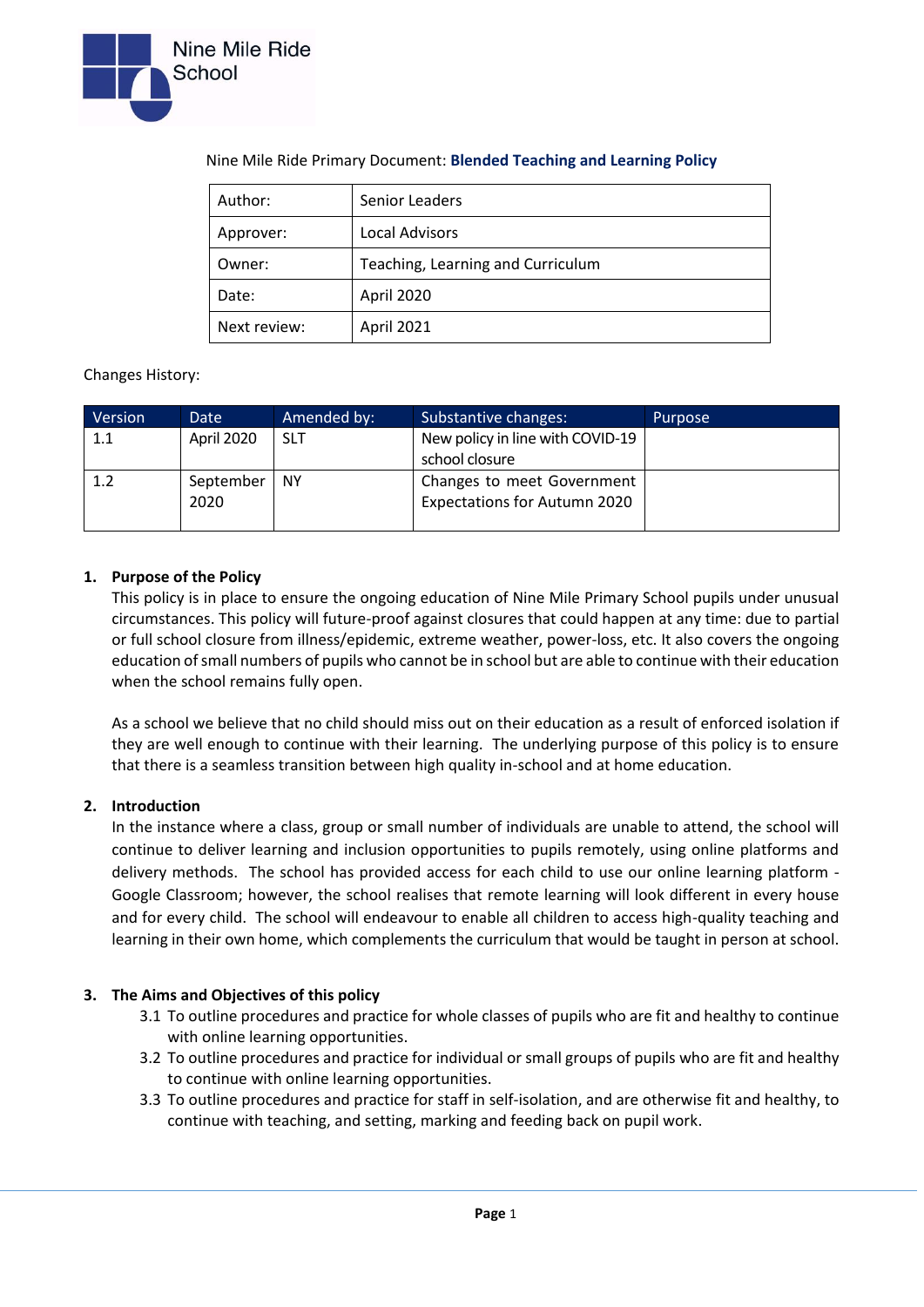3.4 To outline procedures and practice for staff, pupils and their parents/carers to continue with the academic program if the school closes as a result of advice from the Government and/or Public Health England or similar body.

# **4. The Management of this Policy**

# **The Local Advisors have a fundamental role to:**

- 4.1 Oversee Nine Mile Ride Primary's Blended Teaching and Learning Policy;
- 4.2 Challenge members of the senior leadership team on safeguarding practices relating to online learning;

#### **The Headteacher with the oversight of Local Advisors will:**

- 4.3 Have primary responsibility for leading online learning provision and the delivery of the policy;
- 4.4 Ensure that all staff and families are appropriately supported in using the online learning platforms;

#### **Teachers will**:

- 4.5 Be responsible for the planning, managing and setting of online learning activities for pupils in their class;
- 4.6 Work in collaboration with their year group counterparts to plan consistent learning opportunities across a year group.

## **5. Remote teaching and learning in case of whole class / school closure**

If the school undergoes enforced temporary closure due to government and/or public health guidelines, or a whole class of children and their teacher are unable to attend school but are able to continue learning from home, the following will apply:

## **5.1 Pupil/Student expectations:**

- 5.1.1 Pupils should access work through Google Classroom. If it is not possible to access Google Classroom, alternative arrangements will be investigated;
- 5.1.2 Pupils will aim to complete at least three learning activities per day of absence (one English, one maths and one other);
- 5.1.3 Pupils will submit work for all core subjects (English and maths);
- 5.1.4 Pupils can send private comments to teachers on any of the assignments that have been set within Google Classroom;
- 5.1.5 Pupils should comply with the school IT Acceptable Use Policy;
- 5.1.6 If the class cannot sit statutory assessments due to absence, the school will adhere to all government advice and follow the 'Assessment and Reporting Arrangements' document (ARA).

## **5.2 Teacher expectations:**

- 5.2.1 The class teacher will assume responsibility for uploading assignments and material for the individual or groups of individuals within their classroom;
- 5.2.2 If the class teacher is unwell, the partner year group teacher with support from the Team Lead or Deputy Headteacher will assume responsibility for the classes within their year group who are absent;
- 5.2.3 Teachers will upload daily learning activities as assignments on Google Classroom;
- 5.2.4 Teachers will provide an English activity, and maths activity and one or two other curriculum activity per day of the classes absence based on the planned curriculum, allowing for adjustments of pace or level of work in response to online assessment of children's work;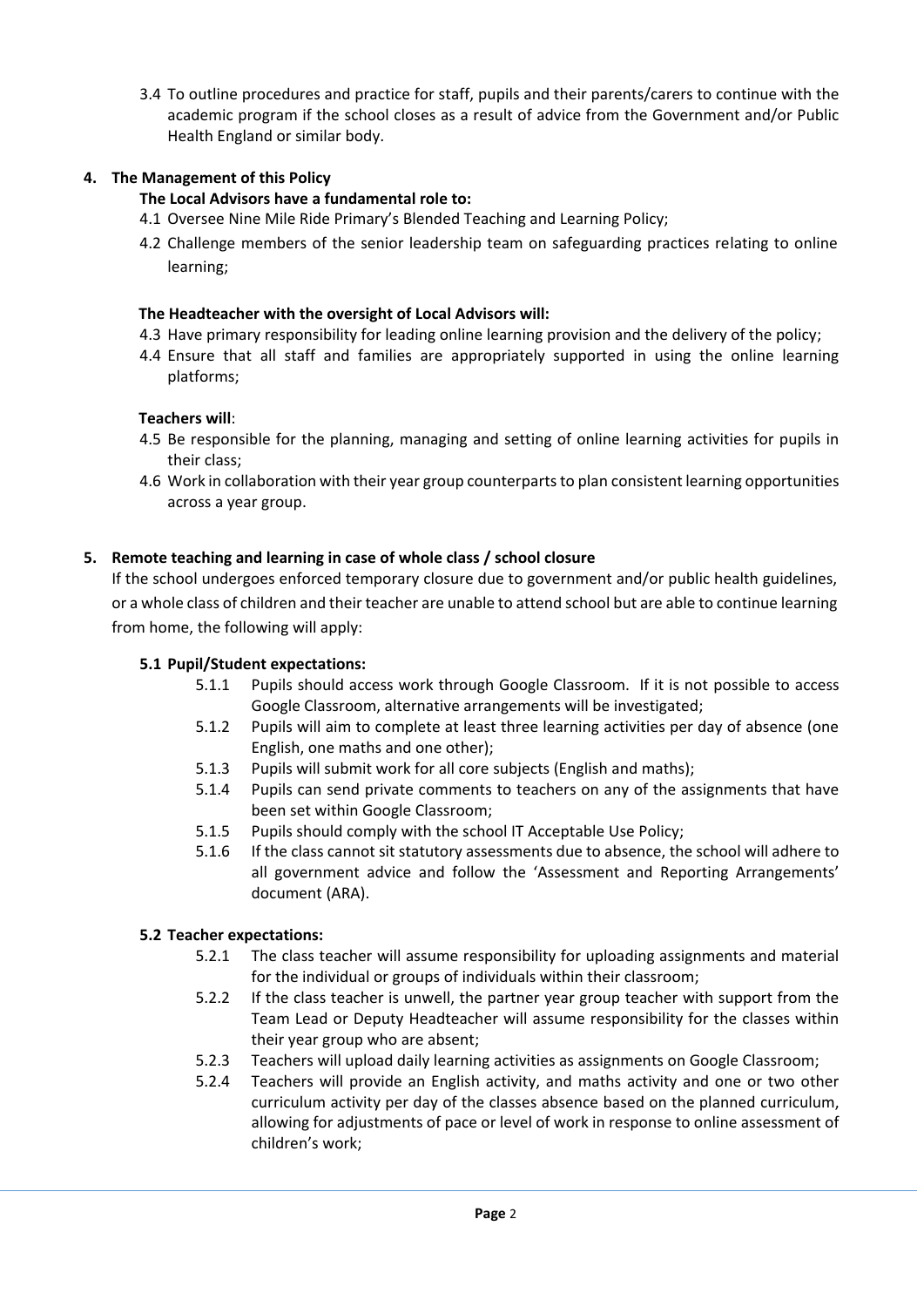- 5.2.5 Assignments will reinforce prior learning and consolidate pupils understanding of a topic as well as continue to introduce new learning materials as appropriate;
- 5.2.6 The assignments will be differentiated as part of normal practice, and children will be assigned work appropriate to their level. This may mean that children in the same class have different work within their Google Classroom classwork page;
- 5.2.7 Teachers will ensure that clear explanations, appropriate modelling, scaffolding and support is available for children to access the learning online, in the absence of direct teacher modelling and support. This could be the use of lessons from resources such as Oak National Academy, BBC Bitesize Daily, PiXL resources or other similar modelling support;
- 5.2.8 Teachers will provide daily feedback to assignments that have been set, once work has been submitted by individual children;
- 5.2.9 Teachers will use formative assessment of the individual work to inform next steps for the class or individuals as required as part of their daily planning;
- 5.2.10 Teachers may contact individual families directly, either by email or by telephone;
- 5.2.11 Teachers will offer opportunities for children to discuss learning assignments through daily minimum of 30 minute Google Meets sessions.

# **5.3 Parents expectations (where appropriate):**

- 5.3.1 Encourage and support their children's work, including finding an appropriate place to work, checking that any work started, is completed and ensuring they have some structure to the working day: start and finish times and appropriate breaks;
- 5.3.2 Where possible, help set up a good study environment as your child will need a quiet place to work without distractions from things like television, siblings and family;
- 5.3.3 Avoid games. Consider uninstalling any computer games to avoid temptation. Or keep the games on a different computer in the house;
- 5.3.4 Consider ergonomics. Adjust the height of the chair, keyboard, and screen so that your child is comfortable. Forearms and thighs should be level and parallel to the floor. Wrists should not be bent while typing;
- 5.3.5 Set up good lighting. Lighting in the room should be at least as bright as the computer screen to avoid eye strain;
- 5.3.6 School will contact the parent/carer if there is no usage of the Google Classroom account;
- 5.3.7 If there are any concerns regarding learning, in the first instance parents should contact the pupil's teacher;
- 5.3.8 If a live streaming event is happening, parents will ensure this happens in an appropriate space within the household;
- 5.3.9 Encourage persistence as it is the biggest key to success in online learning. Pupils who succeed are those who are willing to tolerate technical problems, seek help when needed, work daily on every class, and persist through challenges;
- 5.3.10 Help your child set up a manageable study schedule and stick to it. Pupils who succeed are those who log in and make progress every day;
- 5.3.11 Effective time-management skills don't just happen, they must be learned. Encourage your child to make a daily or weekly timetable and have fun checking things off the list as they are completed.

#### **6. Remote teaching and learning in the case of individual or small groups of pupils being absent** If an individual or small group of pupils within the school are unable to attend school but are able to

continue learning from home, the following will apply: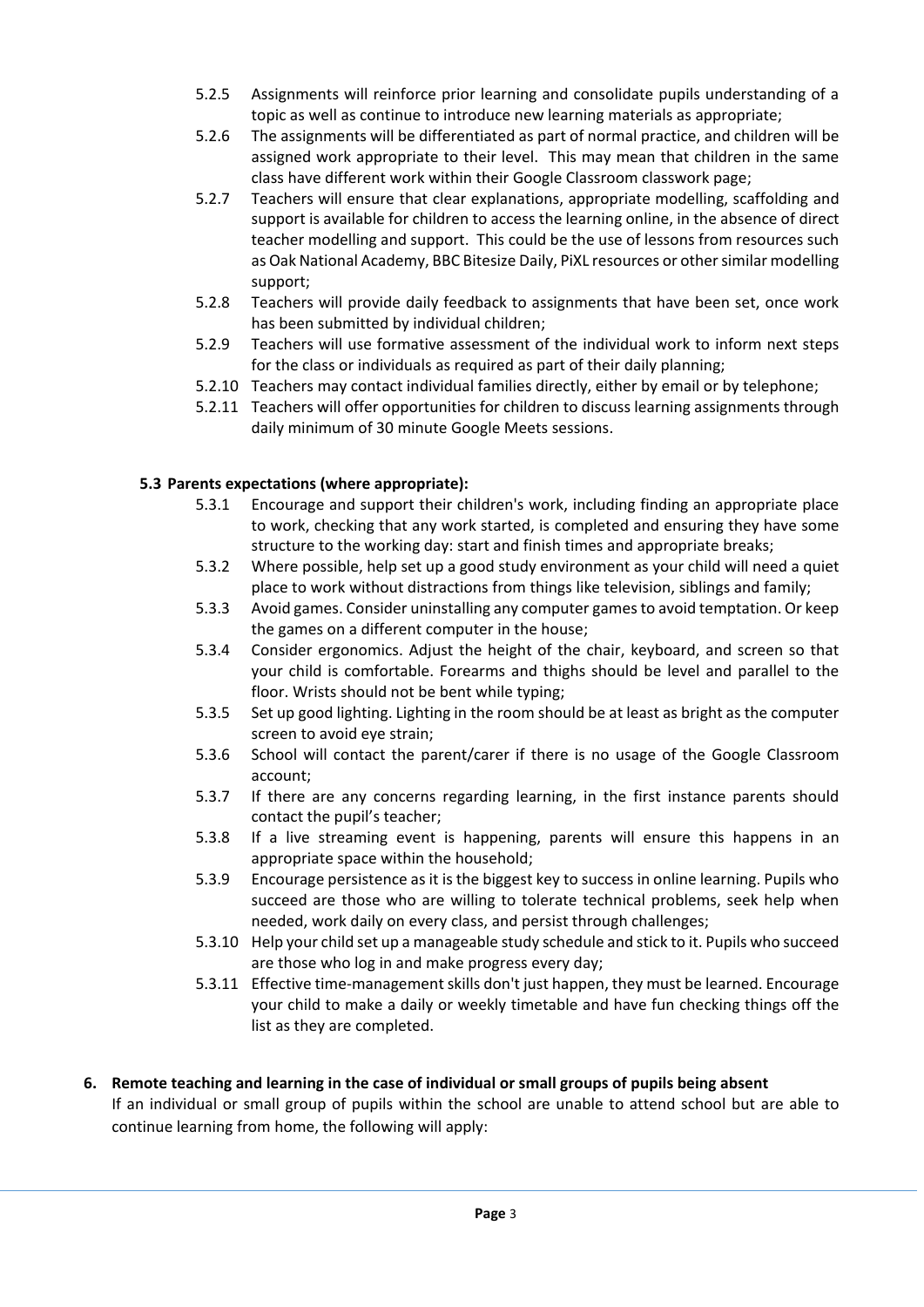## **6.1 Pupil/Student expectations:**

- 6.1.1 Pupils should access work through Google Classroom. If it is not possible to access Google Classroom, alternative arrangements will be investigated;
- 6.1.2 Pupils will aim to complete at least three learning activities per day of absence (one English, one maths and one other);
- 6.1.3 Pupils will submit work for all core subjects (English and maths);
- 6.1.4 Pupils can send private comments to teachers on any of the assignments that have been set within Google Classroom;
- 6.1.5 Pupils should comply with the school IT Acceptable Use Policy;
- 6.1.6 If a pupil cannot sit statutory assessments due to absence, the school will adhere to all government advice and follow the 'Assessment and Reporting Arrangements' document (ARA).

## **6.2 Teacher expectations:**

- 6.2.1 The class teacher will assume responsibility for uploading assignments and material for the individual or groups of individuals within their classroom;
- 6.2.2 If the class teacher is unwell, the partner year group teacher with support from the Team Lead or Deputy Headteacher will assume responsibility for the individual or groups of individuals within their year group who are absent;
- 6.2.3 Teachers will upload learning activities as assignments on Google Classroom within one working day of confirmation of an individual child's absence from school;
- 6.2.4 Teachers will provide an appropriate level of English activities, and maths activities and one or two other curriculum activity per day of a child's absence (up to two weeks in advance). See process flowchart in Appendix 1 for more information about the quantity expected;
- 6.2.5 Assignments will correspond to learning taking place in the classroom, in order to ensure that children learning from home continue to follow the whole class curriculum;
- 6.2.6 The assignments will be differentiated as part of normal practice, and children will be assigned work appropriate to their level. This may mean that children in the same class have different work within their Google Classroom classwork page;
- 6.2.7 Teachers will ensure that clear explanations, appropriate modelling and support is available for children to access the learning online, in the absence of teacher modelling and support. This could be the use of lessons from resources such as Oak National Academy, or other similar modelling support;
- 6.2.8 If further children from the same class are absent within the same week, the assignments already assigned to previous absentees will be allocated, differentiated as appropriate.

## **6.3 SLT expectations:**

- 6.3.1 Members of SLT will ensure that children receive adequate feedback on all work submitted, at least once per week;
- 6.3.2 SLT will monitor the use of Google Classroom to ensure that appropriate assignments are uploaded for individual children;
- 6.3.3 SLT will communicate with the class teachers to provide formative assessment information to inform practice and next steps for each individual pupil;
- 6.3.4 SLT will support teaching staff in providing the appropriate learning resources for children as needed;
- 6.3.5 SLT may contact families of individual children absent from school via email or telephone.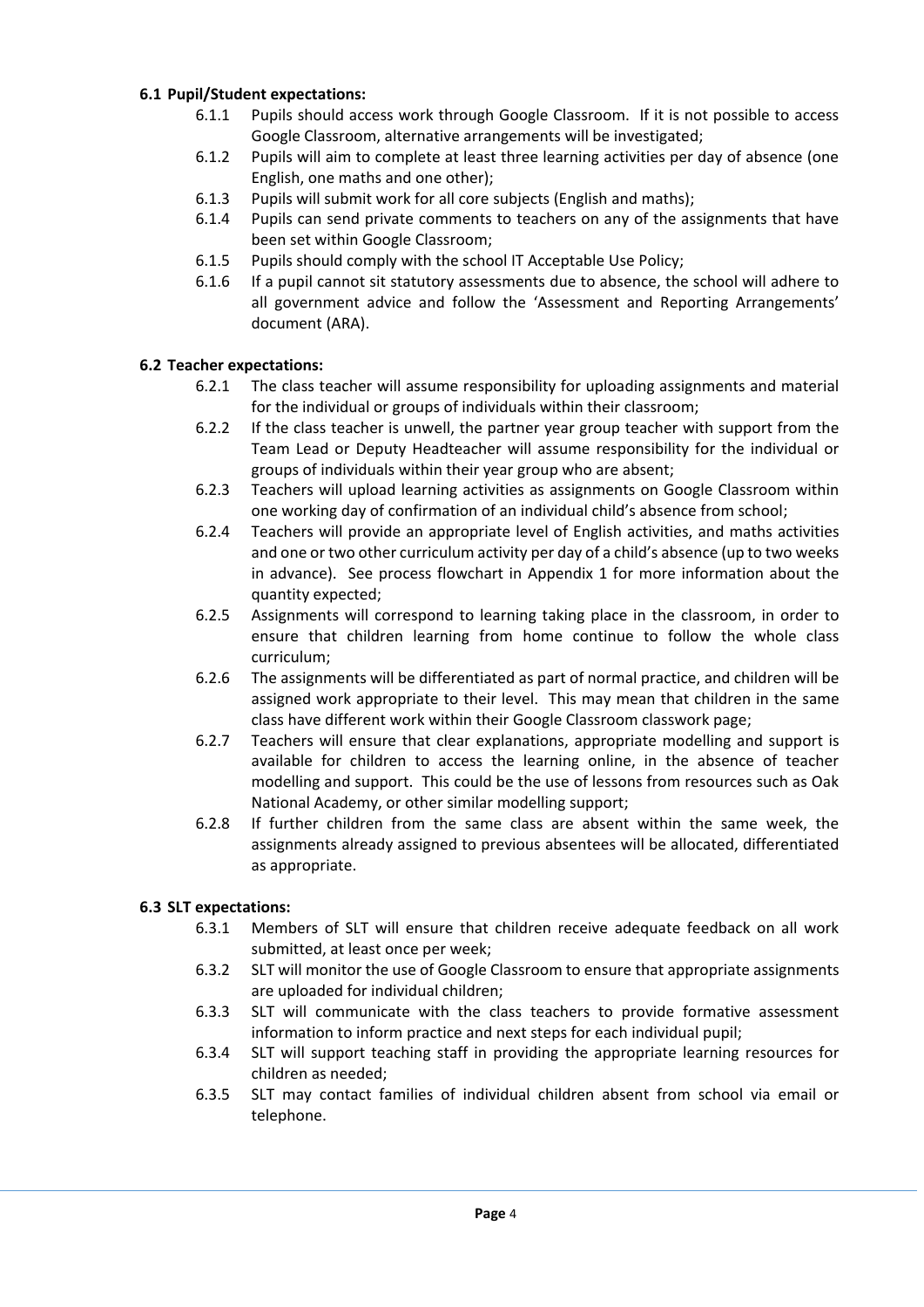## **7. Blended Learning in school**

In order to ensure a smooth transition, class teachers will plan to use Google Classroom regularly, both in school and at home. This will be done in the following ways:

- Setting of homework (such as weekly spellings) for children and parents to access at home;
- Setting of school-based computing tasks as assignments within Google Classroom;
- Communicating year group specific messages to parents through the noticeboard within Google Classroom;
- Ensuring that changes in passwords for Google Classroom (for access in school or at home) are recorded in a central, secure location and parents are notified.

#### **8. Provision for children on SEND register**

In relation to SEND provision it's important to note that, whilst has had to make changes to the way we deliver education to ensure the education environment is as safe as possible from the risk of coronavirus, our [statutory duties](https://www.ipsea.org.uk/Pages/Category/how-should-your-nursery-school-or-college-help) for children and young people with SEND remain the same. This means using best endeavours to secure that the special educational provision called for by the pupil's special educational needs is made. This provision must have regard to the [SEN and Disability Code of Practice 2015.](https://www.gov.uk/government/publications/send-code-of-practice-0-to-25)

- 8.1 The class teacher will continue to provide quality first teaching, differentiated to meet the learning needs of all pupils when any child is in school;
- 8.2 The class teacher will continue to identify concerns and seek guidance from the SENCO in line with our Early Identification Procedure;
- 8.3 The school will continue to analysis pupil needs, including review of progress, attainment and approaches to learning and the views of the pupil and their parent/carers e.g. the construction of a classroom support plan – this will take place virtually;
- 8.4 Teachers will provide individualised provision with the intention to remove any barriers to learning e.g. using evidence-based approaches;
- 8.5 Development of staff expertise will continue e.g. Continuous Professional Development opportunities relating to SEND;
- 8.6 Interventions required to support pupils with an EHCP will continue to take place within the class bubble whilst the child is in school. In the case of a child being absent due to self-isolation, these pupils will receive packs with guidance for parents to support the delivery of these interventions at home where possible;
- 8.7 Pupils on the SEND register will have access to the Inclusion classroom within Google Classroom, which has a variety of resources for learning and emotional support;
- 8.8 The Inclusion Lead will conduct weekly face-to-face check-ins with the child and parent to support learning at home.

#### **9. Provision for disadvantaged pupils**

During periods of lockdown, or extended absence from school, the most vulnerable pupils are at the greatest risk of falling behind their peers. Education system responses will therefore need to consider how to support them – during periods of school closure, throughout any reopening phases, and beyond. Nine Mile Ride will plan blended learning to ensure the needs of disadvantaged pupils are taken into account. We will do this by:

- 9.1 Identifying any issues with pupils ability to access online learning from home;
- 9.2 Providing computing equipment (for example loans of laptop) where available, subject to parental agreement;
- 9.3 Providing paper-based learning where online learning is not appropriate for any individual children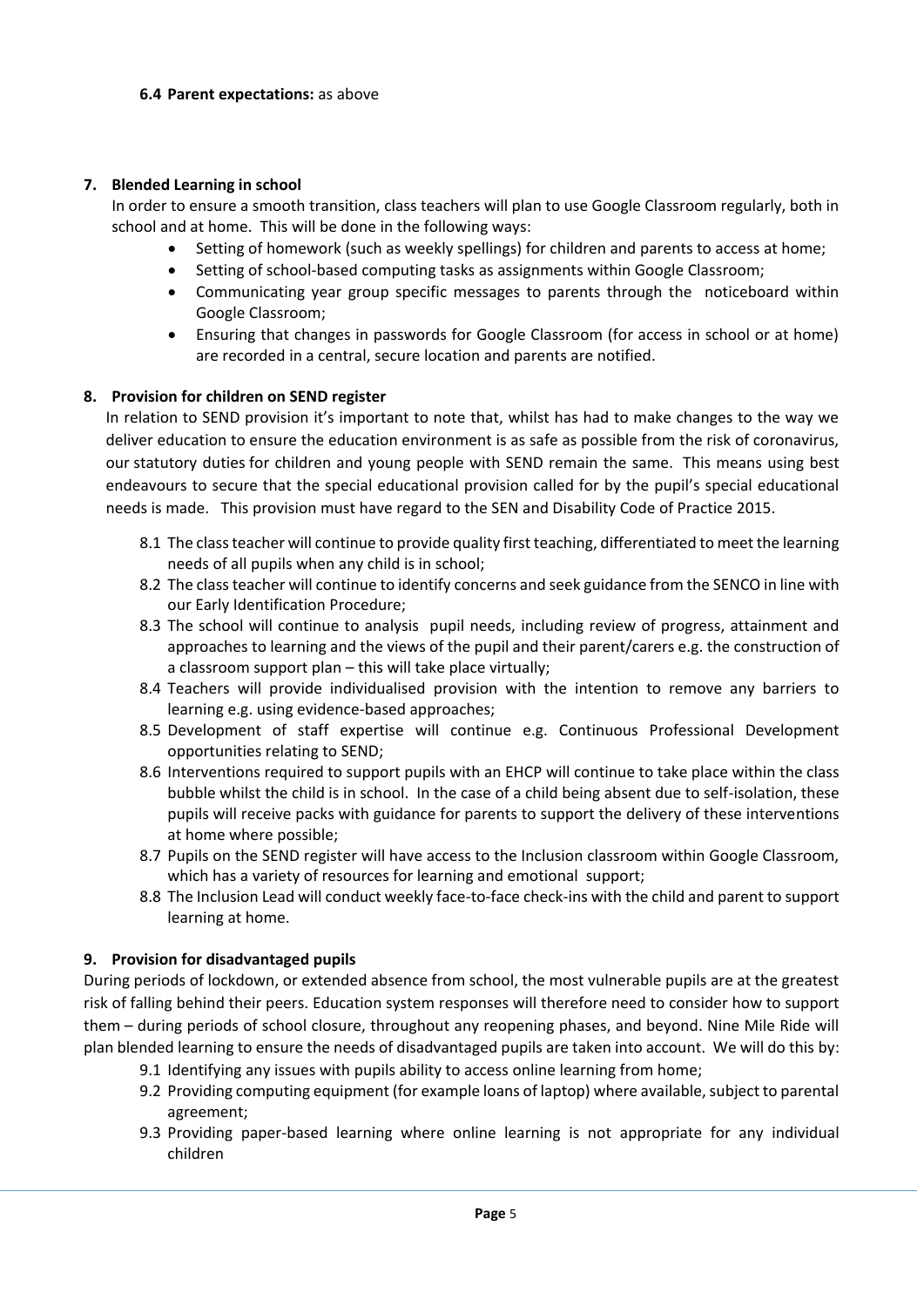- 9.4 Where applicable (children with support from a social worker), support applications for the loan of laptops / tablets and 4G wireless routers through the EdTech Demonstrator Programme in conjunction with the local authority and The Circle Trust;
- 9.5 For a child eligible for benefits-related free school meals, Nine Mile Ride will arrange for food to be provided to the child on a regular basis;
- 9.6 As part of the national Catch-Up Support Scheme, a tuition programme will be available to the most disadvantaged pupils during the course of the academic year to enable them to accelerate their academic progress.

# **10. Remote teaching for staff who are in self-isolation**

Staff are required to self-isolate if they live with a family member who has a confirmed case of COVD-19, or if they are displaying symptoms of COVID-19 themselves. If staff are well, they are expected to work from home rather than their place of work under the direction of their team lead.

## **11. Safeguarding Matters**

This guidance document is supported by the school's Safeguarding Policy, Behaviour Policy, Online Safety and Data Protection Policy and Acceptable Use of IT Policies (pupils and staff)

## **12. Specific additions to note:**

- 12.1 School staff should record and refer safeguarding concerns to the DSL via secure email;
- 12.2 The Designated Safeguarding Lead, Ali Brown, will either be on site or contactable at any time between the hours of 8am-4pm Monday to Friday via the admin email address: [admin@ninemileride.wokingham.sch.uk;](mailto:admin@ninemileride.wokingham.sch.uk)
- 12.3 If a call is urgent i.e. a child is in danger of imminent harm, and the call cannot go through to the DSL, the call should go through to the Integrated Front Door on 01189088002 or the Police on 999;
- 12.4 Any live streaming will take place using a safe and secure platform;
- 12.5 Teachers will never ask pupils to share their passwords. Any IT issues should be forwarded to IT Support Team;

## **13. Summary**

The primary purpose of this policy is to offer online and remote learning opportunities for pupils at Nine Mile Ride Primary School. By using a secure school system (Google Classroom), this provision can be accessed quickly, and pupils only need their existing login details.

If there are any concerns regarding the learning content being distributed, in the first instance parents should contact the pupil's teacher, or the Designated Safeguarding Lead for any specific safeguarding concern.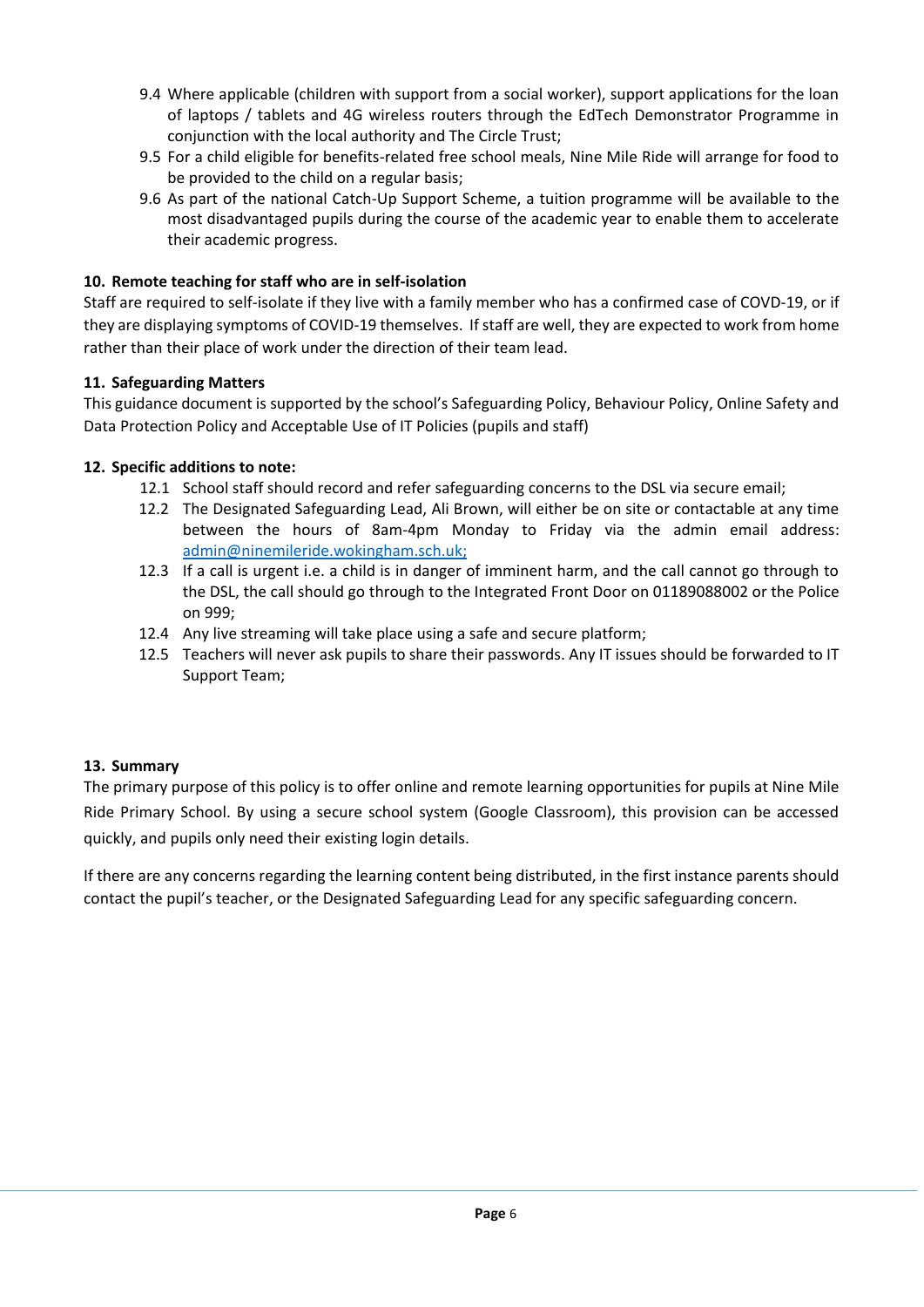#### **Appendix 1 – Flowchart for whole class absent from school**